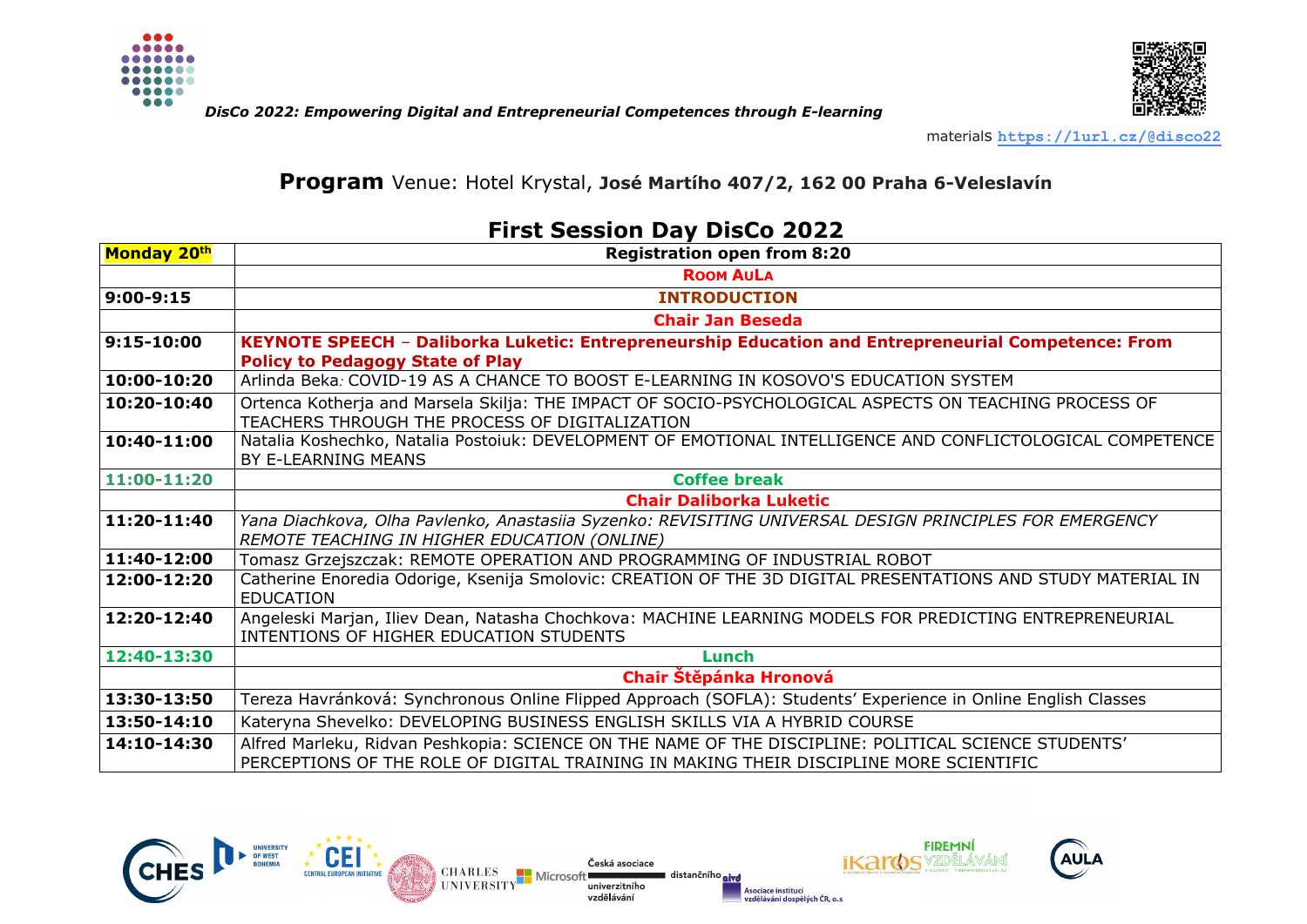



#### *DisCo 2022: Empowering Digital and Entrepreneurial Competences through E-learning*

materials **<https://1url.cz/@disco22>**

| $\sqrt{14:30-14:50}$                                                                                | Eva Rakovská: CONTRIBUTION OF E-TESTING TO IMPROVING THE QUALITY OF EDUCATION THROUGH DATA ANALYSIS                          |  |
|-----------------------------------------------------------------------------------------------------|------------------------------------------------------------------------------------------------------------------------------|--|
| $14:50 - 15:10$                                                                                     | Pavla Vizváry, Jakub Čegan, Vojtěch Hamerský, Natálie Velecká: DESIGNING OF CYBERSECURITY COURSES FOR                        |  |
|                                                                                                     | PROFESSIONALS: PUBLIC ADMINISTRATION CASE STUDY                                                                              |  |
| 15:10-15:30                                                                                         | David Sourek, Andrea Seidlová: DIGITAL EDUCATION IN LOGISTICS PROCESSES                                                      |  |
| 15:30-15:50                                                                                         | Krylova-Grek Yuliya: EXAMINING MEDIA AND DIGITAL LITETACY DURING MISINFORMATION AND CYBER WAR:                               |  |
|                                                                                                     | HISTORICAL, CURRENT AND FUTURE PROSPECTIVE                                                                                   |  |
| 15:50-16:10                                                                                         | <b>Coffee break</b>                                                                                                          |  |
|                                                                                                     | Chair Michal Černý                                                                                                           |  |
| $16:10-16:30$                                                                                       | Zuzana Hrdličková: INFORMATION LITERATE GRADUATES AS ADAPTABLE, CAPABLE AND VALUABLE EMPLOYEES                               |  |
| 16:30-16:50                                                                                         | Halyna Stashko, Markéta Denksteinová: E-LEARNING CHALLENGES AND EXPECTATIONS IN TEACHING ACADEMIC WRITING<br>TO PHD STUDENTS |  |
| $16:50-17:10$                                                                                       | Jan Beseda, Ivana Shánilová: HIGHER EDUCATION TEACHERS COMPETENCES: CASE STUDY OF UNIVERSITY OF JAN AMOS                     |  |
|                                                                                                     | <b>KOMENSKY</b>                                                                                                              |  |
| $17:10-17:30$                                                                                       | Alfred Marleku, Ridvan Peshkopia: DIGITAL EXPOSURE AND ONLINE COURSES: THE ROLE OF DIGITAL COMPETENCY ON                     |  |
|                                                                                                     | POLITICAL SCIENCE STUDENTS' ATTITUDES TOWARD ONLINE EDUCATION                                                                |  |
| Social networking session from 18:50-20:50 Dvořakovo nábřeží, pier 10 (under hospital Na Františku) |                                                                                                                              |  |

**Monday 20<sup>th</sup> Room Workshop** Room Workshop **Chair Francesco Pisanu** 10:00-10:20 Alina Ivan: OVERVIEW OF THE PROJECT VIRTUAL REALITY IN EDUCATION AND VIRTRAIN **10:20-10:40** Franceso Rubino: LESSONS LEARNED FROM VR USES IN LANGUAGE LEARNING IN ITALY **10:40-11:00** Josune Gerenabarrena and Itzar Celaya: LESSONS LEARNED FROM VR USES IN LANGUAGE LEARNING IN SPAIN **11:00- 11:20 Coffee break Chair Alina Ivan 11:40-12:00** Tereza Havránková: LESSONS LEARNED FROM VR USES IN LANGUAGE LEARNING IN CZECHIA **12:00-12:40 Bibiana Cunnigham: Networking Workshop 12:40-13:30 Lunch 14:00-15:50 Lukaš Macenauer and Jan Červinka: Workshop Virtual Reality in Education** 

Česká asociace

univerzitního

vzdělávání

Microso

**CHARLES** 

**HNIVERSITY** 

**15:50-16:10 Coffee break**

distančního aive





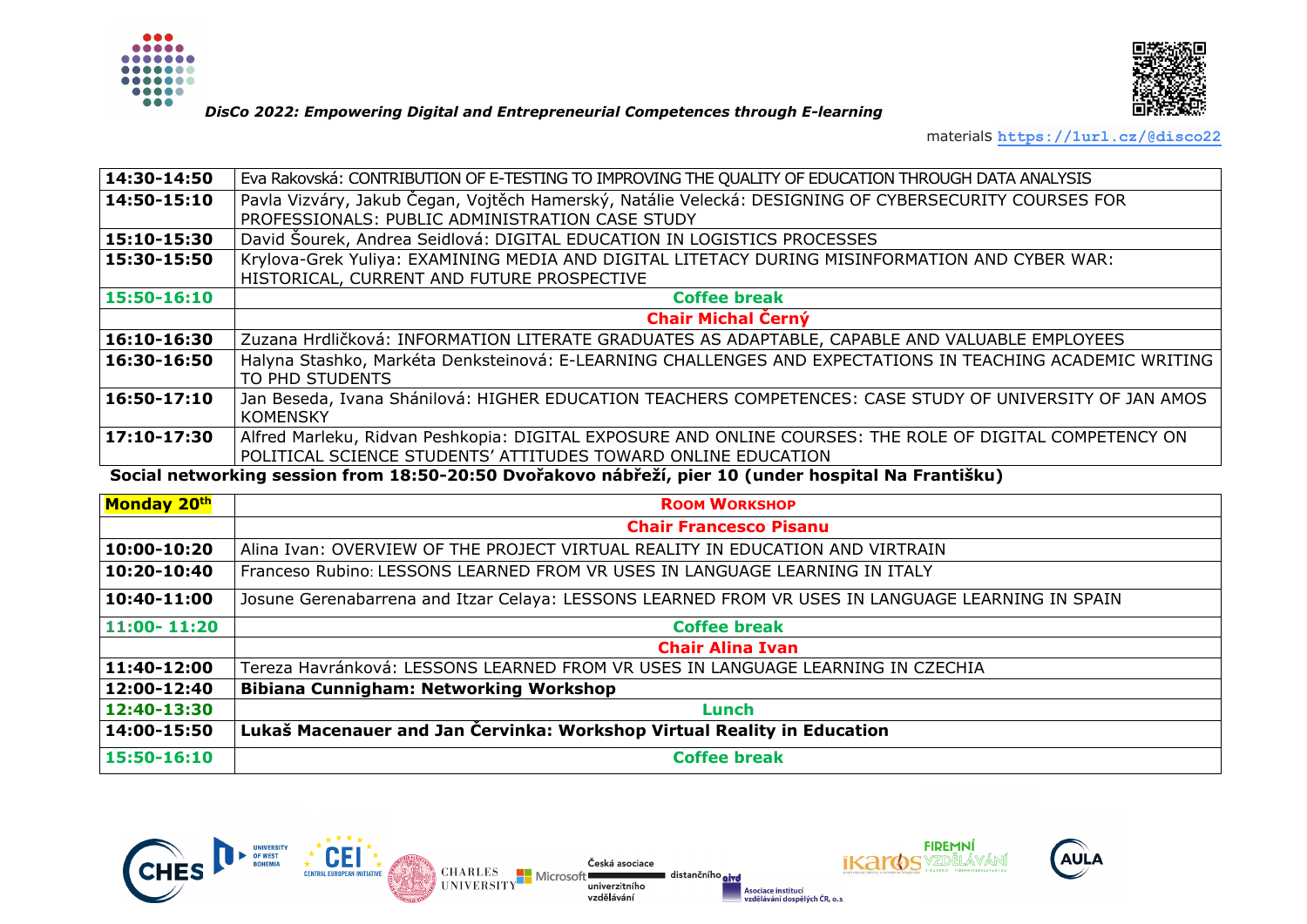

#### *DisCo 2022: Empowering Digital and Entrepreneurial Competences through E-learning*



materials **<https://1url.cz/@disco22>**

|                      | <b>Chair Francesco Pisanu</b>                                                                                                                         |
|----------------------|-------------------------------------------------------------------------------------------------------------------------------------------------------|
| $16:10 - 16:40$      | Mini panel discussion: Pros and Cons of Using VR in Language Education: Alina Ivan, Gaia Trecarichi, Tereza Havránková<br>Moderator: Francesco Pisanu |
| 16:40-17:00          | Lukaš Macenauer: VIRTRAIN PROJECT NEXT STEPS                                                                                                          |
| $\sqrt{17:00-17:20}$ | Miroslav Zíka et al: DEVELOPING THE VIRTUAL CLASSROOM FOR PRE-SERVICE TEACHERS' TRAINING IN AN IMMERSIVE<br><b>ENVIRONMENT</b>                        |
| 17:00-17:40          | Petr Volný, Jana Volná, Dagmar Dlouhá, Michaela Bobková: GUIDE TO DISTANCE EDUCATION OF MATHEMATICS I ON VSB  <br>- TU OSTRAVA                        |

**Social networking session from 18:50-21:00 Dvořakovo nábřeží, pier 10 (under hospital Na Františku)**

# **Second Session Day DisCo 2022**

| <b>Tuesday 21st</b> | <b>Registration open from 8:30</b>                                                                                                                                         |
|---------------------|----------------------------------------------------------------------------------------------------------------------------------------------------------------------------|
|                     | <b>Chair Jan Beseda</b>                                                                                                                                                    |
| $9:10-10:10$        | KEYNOTE SPEECH - Bárbara Gabriel: Development of entrepreneurial competences                                                                                               |
| 10:20-11:10         | Panel discussion - Role of the Open Education Access and Resources in Time of Crisis (B. Gabriel, L. Rohlíková,                                                            |
|                     | R. Marcinak and O. Zamora) Moderator: Jan Beseda                                                                                                                           |
| $11:10-11:30$       | Coffee break - poster session presentations                                                                                                                                |
|                     | <b>Chair Tereza Havránková</b>                                                                                                                                             |
| 11:30-11:50         | Ciprian Comsa, Lidia Alexa, Neculai Bagiu, Viorica Comsa: AN APPROACH TO SEED THE ENTREPRENEURIAL MINDSET INTO<br>ENGINEERING STUDENTS IN THE CONTEXT OF VIRTUAL EDUCATION |
| 11:50-12:10         | Francesco Pisanu, Francesco Rubino, Jan Beseda, Jan Cervinka and Lukas, Macenauer: WHEN VIRTUAL IS ACTUAL: USING<br>VR IN VET LANGUAGE EDUCATION                           |
| 12:10-12:30         | Snezana Savoska, Andrijana Bocevska, Tatjana Atanasoska: LEARNING MANAGEMENT SYSTEM INTENDED FOR DISABLED<br>CITIZENS FOR INCREASING HEALTCARE DIGITAL LITERACY            |
| 12:30-12:50         | Jan Beseda, Michal Černý, Martin Krause, Michaela Přibíková, Marie Froňková: REFLECTION OF STUDENTS' NEEDS IN COVID<br>EMERGENCY HEALTH CARE EDUCATION                     |
| 12:50-13:40         | Lunch                                                                                                                                                                      |
|                     |                                                                                                                                                                            |

distančního aivd

Asociace institucí



Česká asociace **CHARLES** Microsof **UNIVERSITY** univerzitního vzdělávání